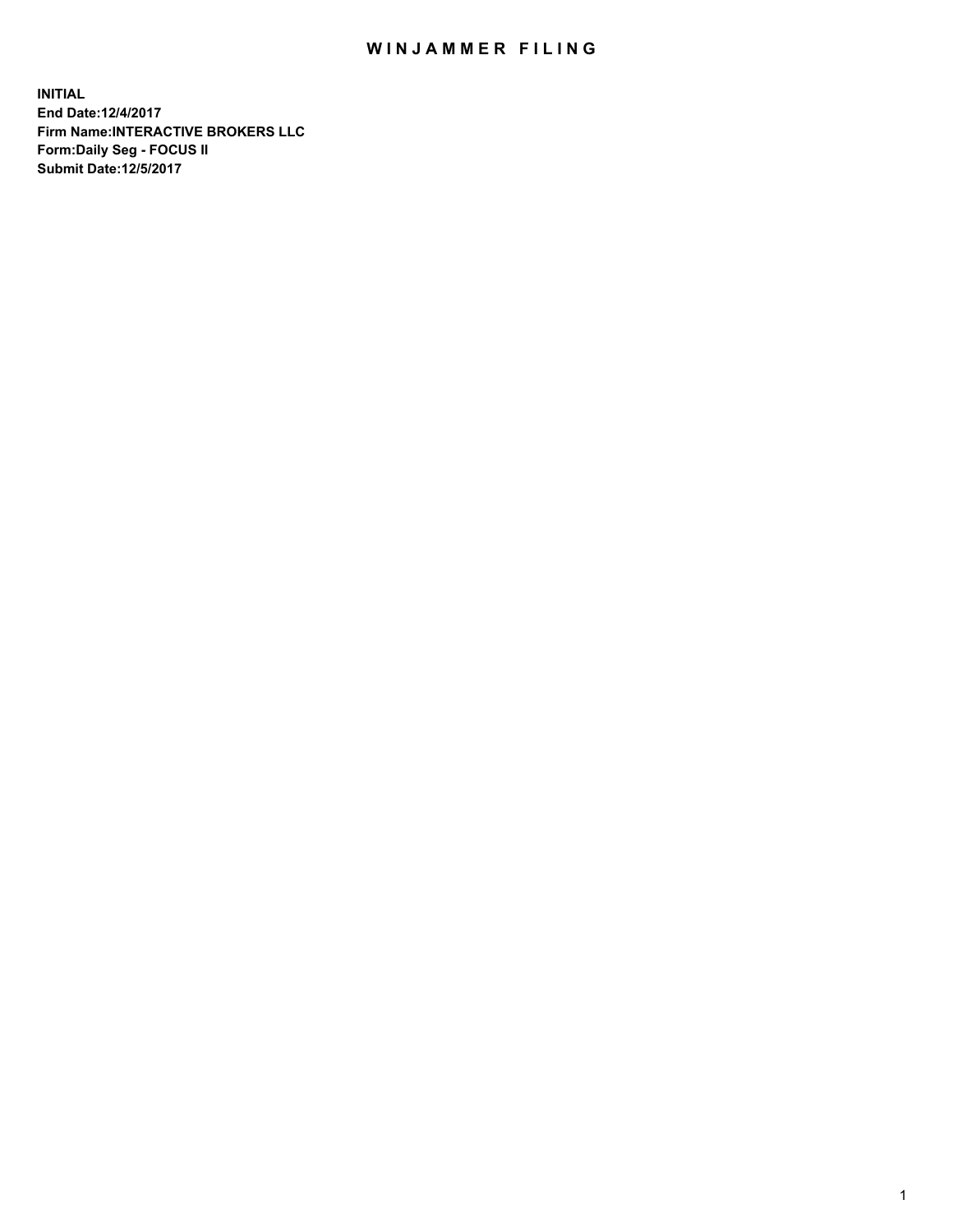## **INITIAL End Date:12/4/2017 Firm Name:INTERACTIVE BROKERS LLC Form:Daily Seg - FOCUS II Submit Date:12/5/2017 Daily Segregation - Cover Page**

| Name of Company<br><b>Contact Name</b><br><b>Contact Phone Number</b><br><b>Contact Email Address</b>                                                                                                                                                                                                                          | <b>INTERACTIVE BROKERS LLC</b><br><b>James Menicucci</b><br>203-618-8085<br>jmenicucci@interactivebrokers.c<br>om |
|--------------------------------------------------------------------------------------------------------------------------------------------------------------------------------------------------------------------------------------------------------------------------------------------------------------------------------|-------------------------------------------------------------------------------------------------------------------|
| FCM's Customer Segregated Funds Residual Interest Target (choose one):<br>a. Minimum dollar amount: ; or<br>b. Minimum percentage of customer segregated funds required:%; or<br>c. Dollar amount range between: and; or<br>d. Percentage range of customer segregated funds required between:% and%.                          | $\overline{\mathbf{0}}$<br>0<br>155,000,000 245,000,000<br>0 <sub>0</sub>                                         |
| FCM's Customer Secured Amount Funds Residual Interest Target (choose one):<br>a. Minimum dollar amount: ; or<br>b. Minimum percentage of customer secured funds required:%; or<br>c. Dollar amount range between: and; or<br>d. Percentage range of customer secured funds required between: % and %.                          | $\overline{\mathbf{0}}$<br>0<br>80,000,000 120,000,000<br>0 <sub>0</sub>                                          |
| FCM's Cleared Swaps Customer Collateral Residual Interest Target (choose one):<br>a. Minimum dollar amount: ; or<br>b. Minimum percentage of cleared swaps customer collateral required:% ; or<br>c. Dollar amount range between: and; or<br>d. Percentage range of cleared swaps customer collateral required between:% and%. | $\overline{\mathbf{0}}$<br>$\overline{\mathbf{0}}$<br>0 <sub>0</sub><br><u>00</u>                                 |

Attach supporting documents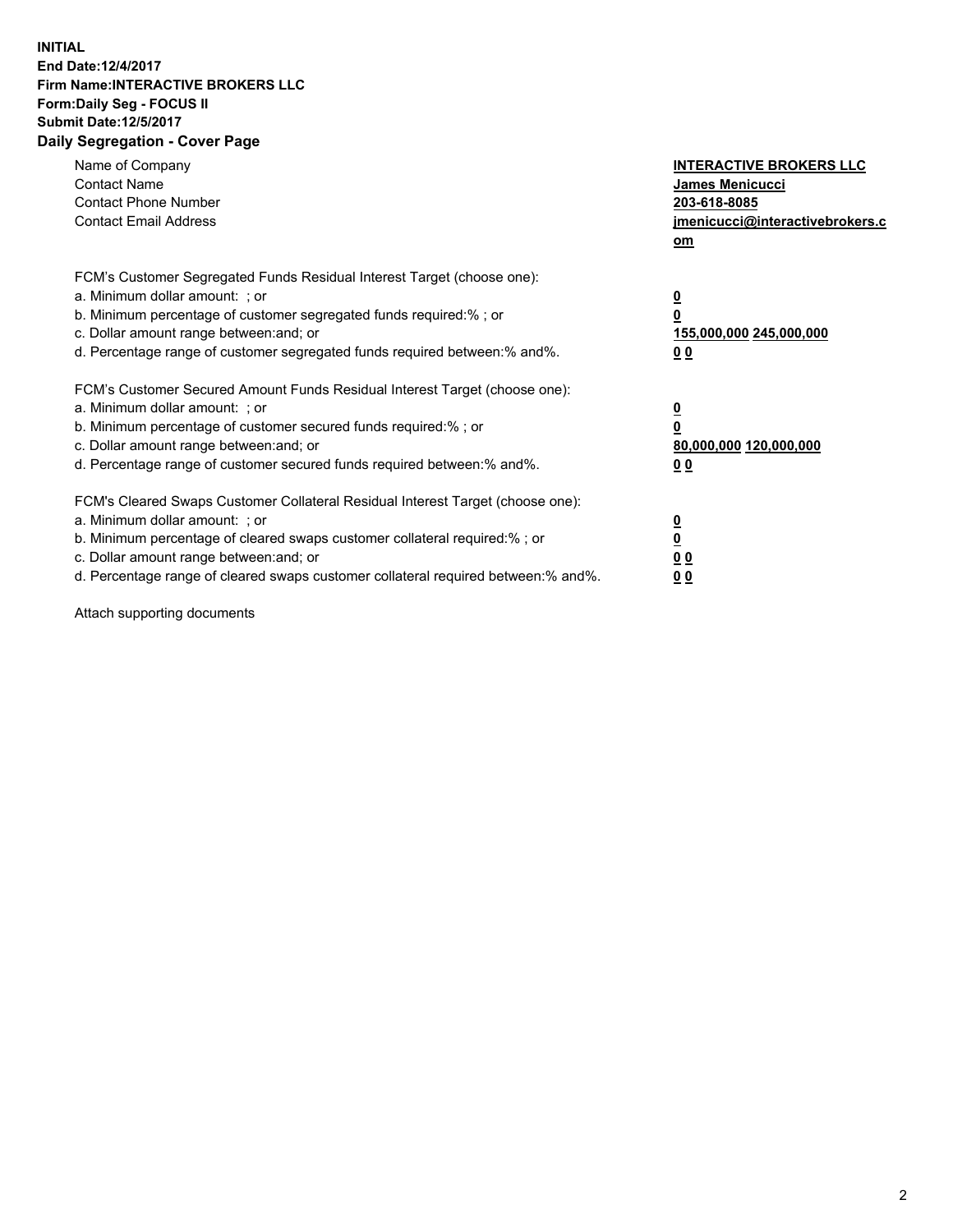## **INITIAL End Date:12/4/2017 Firm Name:INTERACTIVE BROKERS LLC Form:Daily Seg - FOCUS II Submit Date:12/5/2017 Daily Segregation - Secured Amounts**

|     | Daily Ocglegation - Occured Aniounts                                                        |                                   |
|-----|---------------------------------------------------------------------------------------------|-----------------------------------|
|     | Foreign Futures and Foreign Options Secured Amounts                                         |                                   |
|     | Amount required to be set aside pursuant to law, rule or regulation of a foreign            | $0$ [7305]                        |
|     | government or a rule of a self-regulatory organization authorized thereunder                |                                   |
| 1.  | Net ledger balance - Foreign Futures and Foreign Option Trading - All Customers             |                                   |
|     | A. Cash                                                                                     | 446,333,011 [7315]                |
|     | B. Securities (at market)                                                                   | $0$ [7317]                        |
| 2.  | Net unrealized profit (loss) in open futures contracts traded on a foreign board of trade   | 14,343,963 [7325]                 |
| 3.  | Exchange traded options                                                                     |                                   |
|     | a. Market value of open option contracts purchased on a foreign board of trade              | <b>8,692</b> [7335]               |
|     | b. Market value of open contracts granted (sold) on a foreign board of trade                | -69,099 [7337]                    |
| 4.  | Net equity (deficit) (add lines 1.2. and 3.)                                                | 460,616,567 [7345]                |
| 5.  | Account liquidating to a deficit and account with a debit balances - gross amount           | 2,938 [7351]                      |
|     | Less: amount offset by customer owned securities                                            | 0 [7352] 2,938 [7354]             |
| 6.  | Amount required to be set aside as the secured amount - Net Liquidating Equity              | 460,619,505 [7355]                |
|     | Method (add lines 4 and 5)                                                                  |                                   |
| 7.  | Greater of amount required to be set aside pursuant to foreign jurisdiction (above) or line | 460,619,505 [7360]                |
|     | 6.                                                                                          |                                   |
|     | FUNDS DEPOSITED IN SEPARATE REGULATION 30.7 ACCOUNTS                                        |                                   |
| 1.  | Cash in banks                                                                               |                                   |
|     | A. Banks located in the United States                                                       | 10,774,359 [7500]                 |
|     | B. Other banks qualified under Regulation 30.7                                              | 0 [7520] 10,774,359 [7530]        |
| 2.  | <b>Securities</b>                                                                           |                                   |
|     | A. In safekeeping with banks located in the United States                                   | 439,524,415 [7540]                |
|     | B. In safekeeping with other banks qualified under Regulation 30.7                          | 0 [7560] 439,524,415 [7570]       |
| 3.  | Equities with registered futures commission merchants                                       |                                   |
|     | A. Cash                                                                                     | $0$ [7580]                        |
|     | <b>B.</b> Securities                                                                        | $0$ [7590]                        |
|     | C. Unrealized gain (loss) on open futures contracts                                         | $0$ [7600]                        |
|     | D. Value of long option contracts                                                           | $0$ [7610]                        |
|     | E. Value of short option contracts                                                          | 0 [7615] 0 [7620]                 |
| 4.  | Amounts held by clearing organizations of foreign boards of trade                           |                                   |
|     | A. Cash                                                                                     | $0$ [7640]                        |
|     | <b>B.</b> Securities                                                                        | $0$ [7650]                        |
|     | C. Amount due to (from) clearing organization - daily variation                             | $0$ [7660]                        |
|     | D. Value of long option contracts                                                           | $0$ [7670]                        |
|     | E. Value of short option contracts                                                          | 0 [7675] 0 [7680]                 |
| 5.  | Amounts held by members of foreign boards of trade                                          |                                   |
|     | A. Cash                                                                                     | 135,457,344 [7700]                |
|     | <b>B.</b> Securities                                                                        | $0$ [7710]                        |
|     | C. Unrealized gain (loss) on open futures contracts                                         | 3,747,448 [7720]                  |
|     | D. Value of long option contracts                                                           | 8,692 [7730]                      |
|     | E. Value of short option contracts                                                          | -69,099 [7735] 139,144,385 [7740] |
| 6.  | Amounts with other depositories designated by a foreign board of trade                      | 0 [7760]                          |
| 7.  | Segregated funds on hand                                                                    | $0$ [7765]                        |
| 8.  | Total funds in separate section 30.7 accounts                                               | 589,443,159 [7770]                |
| 9.  | Excess (deficiency) Set Aside for Secured Amount (subtract line 7 Secured Statement         | 128,823,654 [7380]                |
|     | Page 1 from Line 8)                                                                         |                                   |
| 10. | Management Target Amount for Excess funds in separate section 30.7 accounts                 | 80,000,000 [7780]                 |
| 11. | Excess (deficiency) funds in separate 30.7 accounts over (under) Management Target          | 48,823,654 [7785]                 |
|     |                                                                                             |                                   |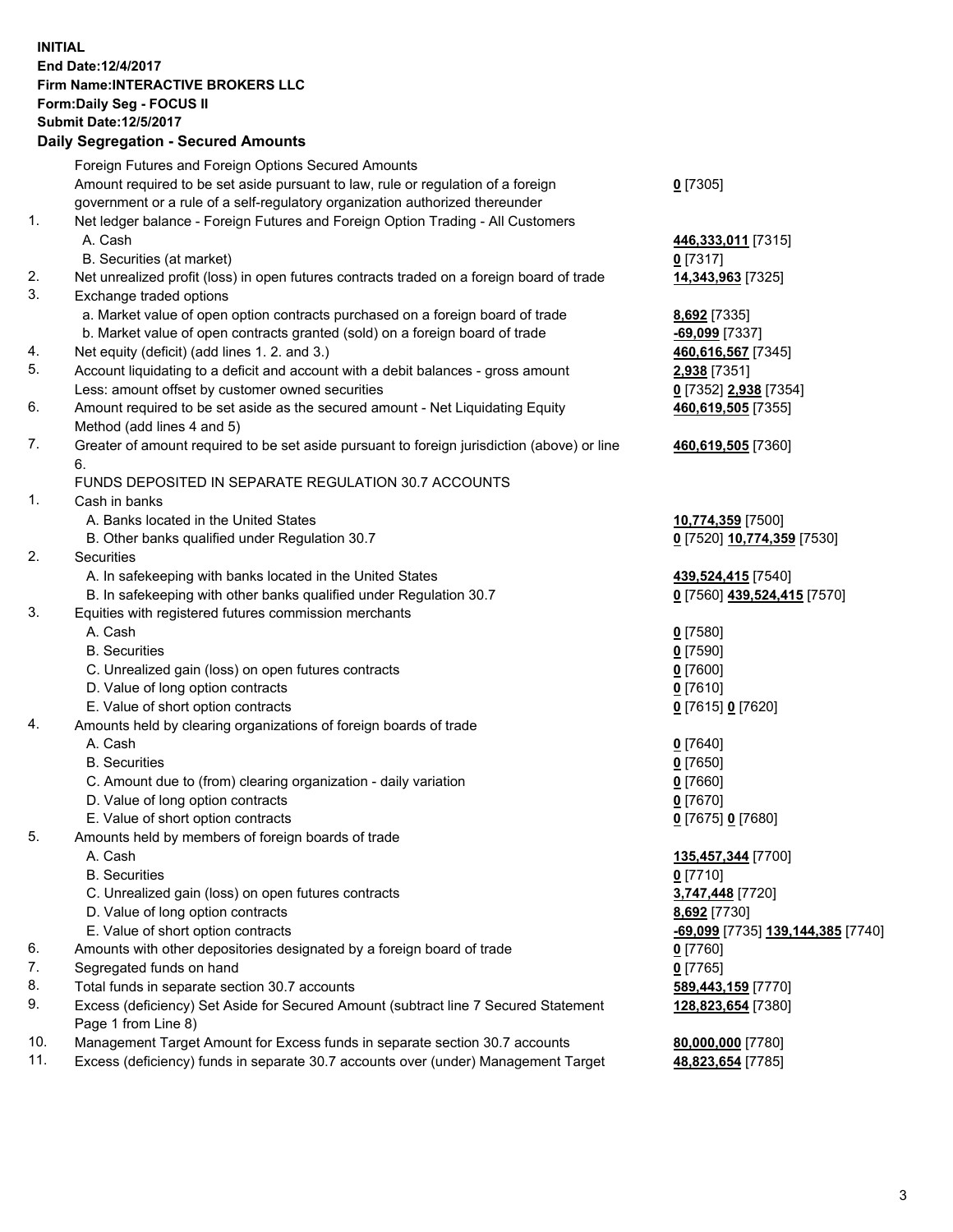**INITIAL End Date:12/4/2017 Firm Name:INTERACTIVE BROKERS LLC Form:Daily Seg - FOCUS II Submit Date:12/5/2017 Daily Segregation - Segregation Statement** SEGREGATION REQUIREMENTS(Section 4d(2) of the CEAct) 1. Net ledger balance A. Cash **4,576,534,296** [7010] B. Securities (at market) **0** [7020] 2. Net unrealized profit (loss) in open futures contracts traded on a contract market **-149,872,759** [7030] 3. Exchange traded options A. Add market value of open option contracts purchased on a contract market **144,864,587** [7032] B. Deduct market value of open option contracts granted (sold) on a contract market **-268,828,777** [7033] 4. Net equity (deficit) (add lines 1, 2 and 3) **4,302,697,347** [7040] 5. Accounts liquidating to a deficit and accounts with debit balances - gross amount **273,119** [7045] Less: amount offset by customer securities **0** [7047] **273,119** [7050] 6. Amount required to be segregated (add lines 4 and 5) **4,302,970,466** [7060] FUNDS IN SEGREGATED ACCOUNTS 7. Deposited in segregated funds bank accounts A. Cash **517,695,510** [7070] B. Securities representing investments of customers' funds (at market) **2,798,489,495** [7080] C. Securities held for particular customers or option customers in lieu of cash (at market) **0** [7090] 8. Margins on deposit with derivatives clearing organizations of contract markets A. Cash **24,766,327** [7100] B. Securities representing investments of customers' funds (at market) **1,281,052,863** [7110] C. Securities held for particular customers or option customers in lieu of cash (at market) **0** [7120] 9. Net settlement from (to) derivatives clearing organizations of contract markets **35,655,119** [7130] 10. Exchange traded options A. Value of open long option contracts **144,832,328** [7132] B. Value of open short option contracts **-268,774,239** [7133] 11. Net equities with other FCMs A. Net liquidating equity **0** [7140] B. Securities representing investments of customers' funds (at market) **0** [7160] C. Securities held for particular customers or option customers in lieu of cash (at market) **0** [7170] 12. Segregated funds on hand **0** [7150] 13. Total amount in segregation (add lines 7 through 12) **4,533,717,403** [7180] 14. Excess (deficiency) funds in segregation (subtract line 6 from line 13) **230,746,937** [7190] 15. Management Target Amount for Excess funds in segregation **155,000,000** [7194]

16. Excess (deficiency) funds in segregation over (under) Management Target Amount Excess

**75,746,937** [7198]